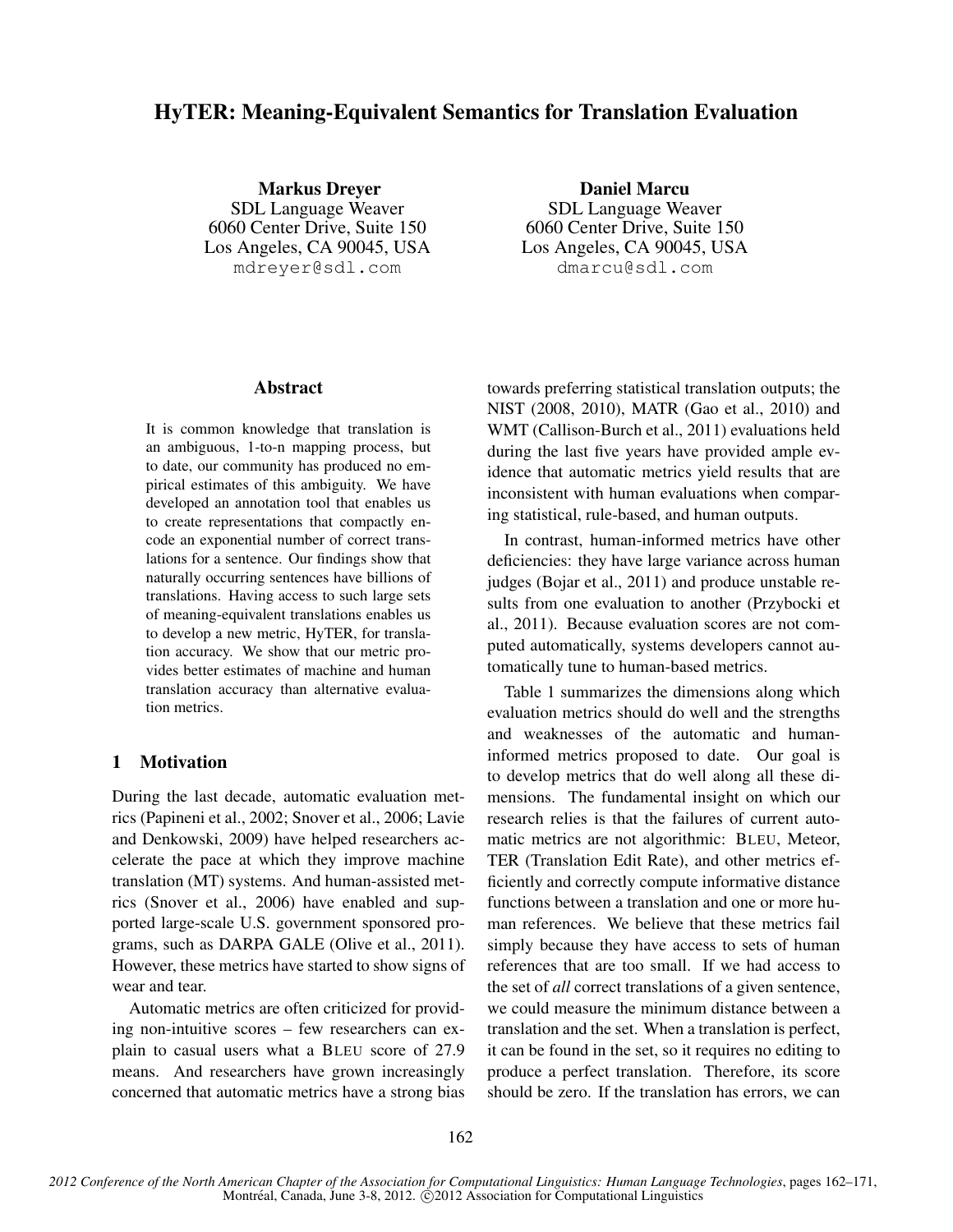| <b>Desiderata</b>                                                    | Auto. | <b>Manu.</b> | <b>HyTER</b> |
|----------------------------------------------------------------------|-------|--------------|--------------|
| Metric is intuitive                                                  |       |              |              |
| Metric is computed automatically                                     |       |              |              |
| Metric is stable and reproducible from one evaluation to another     |       |              |              |
| Metric works equally well when comparing human and automatic outputs |       |              |              |
| and when comparing rule-based, statistical-based, and hybrid engines |       |              |              |
| System developers can tune to the metric                             |       |              |              |
| Metric helps developers identify deficiencies of MT engines          |       |              |              |

Table 1: Desiderata of evaluation metrics: Current automatic and human metrics, proposed metric.

efficiently compute the minimum number of edits (substitutions, deletions, insertions, moves) needed to rewrite the translation into the "closest" reference in the set. Current automatic evaluation metrics do not assign their best scores to most perfect translations because the set of references they use is too small; their scores can therefore be perceived as less intuitive.

Following these considerations, we developed an annotation tool that enables one to efficiently create an exponential number of correct translations for a given sentence, and present a new evaluation metric, HyTER, which efficiently exploits these massive reference networks. In the rest of the paper, we first describe our annotation environment, process, and meaning-equivalent representations that we create (Section 2). We then present the HyTER metric (Section 3). We show that this new metric provides better support than current metrics for machine translation evaluation (Section 4) and human translation proficiency assessment (Section 5).

# 2 Annotating sentences with exponential numbers of meaning equivalents

#### 2.1 Annotation tool

We have developed a web-based annotation tool that can be used to create a representation encoding an exponential number of meaning equivalents for a given sentence. The meaning equivalents are constructed in a bottom-up fashion by typing translation equivalents for larger and larger phrases. For example, when building the meaning equivalents for the Spanish phrase "el primer ministro italiano Silvio Berlusconi", the annotator first types in the meaning equivalents for "primer ministro"  $-$  (prime-minister; PM; prime minister; head of government; premier; etc.); "italiano" –  $\langle$ Italian $\rangle$ ;

and "Silvio Berlusconi" –  $\langle$ Silvio Berlusconi; Berlusconi). The tool creates a *card* that stores all the alternative meanings for a phrase as a determinized FSA and gives it a name in the target language that is representative of the underlying meaning-equivalent set: [PRIME-MINISTER], [ITALIAN], and [SILVIO-BERLUSCONI]. Each base card can be thought of expressing a semantic concept. A combination of existing cards and additional words can be subsequently used to create larger meaning equivalents that cover increasingly larger source sentence segments. For example, to create the meaning equivalents for "el primer ministro italiano" one can drag-and-drop existing cards or type in new words:  $\langle$ the [ITALIAN] [PRIME-MINISTER]; the  $[PRIME-MINISTER]$  of Italy); to create the meaning equivalents for "el primer ministro italiano Silvio Berlusconi", one can drag-and-drop and type: h[SILVIO-BERLUSCONI] , [THE-ITALIAN-PRIME-MINISTER]; [THE-ITALIAN-PRIME-MINISTER] , [SILVIO-BERLUSCONI]; [THE-ITALIAN-PRIME-MINISTER] [SILVIO-BERLUSCONI] ). All meaning equivalents associated with a given card are expanded and used when that card is re-used to create larger meaning-equivalent sets.

The annotation tool supports, but does not enforce, re-use of annotations created by other annotators. The resulting meaning equivalents are stored as recursive transition networks (RTNs), where each card is a subnetwork; if needed, these non-cyclic RTNs can be automatically expanded into finitestate acceptors (FSAs, see Section 3).

#### 2.2 Data and Annotation Protocols

Using the annotation tool, we have created meaningequivalent annotations for 102 Arabic and 102 Chinese sentences – a subset of the "progress set" used in the 2010 Open MT NIST evaluation (the average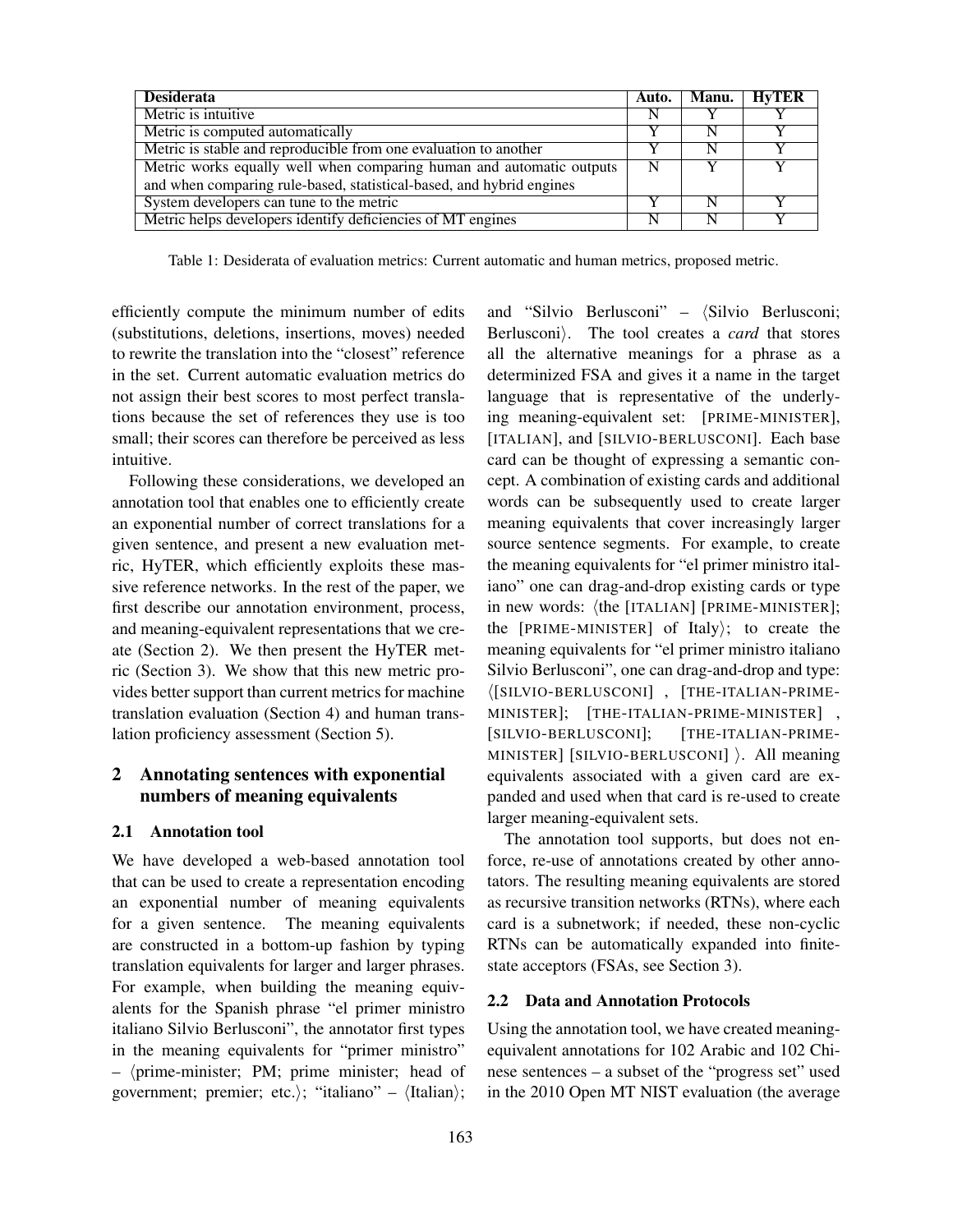sentence length was 24 words). For each sentence, we had access to four human reference translations produced by LDC and five MT system outputs, which were selected by NIST to cover a variety of system architectures (statistical, rule-based, hybrid) and performances. For each MT output, we also had access to sentence-level HTER scores (Snover et al., 2006), which were produced by experienced LDC annotators.

We have experimented with three annotation protocols:

- Ara-A2E and Chi-C2E: Foreign language natives built English networks starting from foreign language sentences.
- Eng-A2E and Eng-C2E: English natives built English networks starting from "the best translation" of a foreign language sentence, as identified by NIST.
- Eng\*-A2E and Eng\*-C2E: English natives built English networks starting from "the best translation", but had access to three additional, independently produced human translations to boost their creativity.

Each protocol was implemented independently by at least three annotators. In general, annotators need to be fluent in the target language, familiar with the annotation tool we provide and careful not to generate incorrect paths, but they do not need to be linguists.

#### 2.3 Exploiting multiple annotations

For each sentence, we combine all networks that were created by the different annotators. We evaluate two different combination methods, each of which combines networks  $N_1$  and  $N_2$  of two annotators (see an example in Figure 1):

(a) Standard union  $U(N_1, N_2)$ : The standard finite-state union operation combines  $N_1$  and  $N_2$ on the whole-network level. When traversing  $U(N_1, N_2)$ , one can follow a path that comes from either  $N_1$  or  $N_2$ .

(b) Source-phrase-level union  $SPU(N_1, N_2)$ : As an alternative, we introduce SPU, a more finegrained union which operates on sub-sentence segments. Here we exploit the fact that each annotator explicitly aligned each of her various subnetworks



Figure 1: (a) Finite-state union versus (b) source-phraselevel union (SPU). The former does not contain the path "the approval level was practically zero".

for a given sentence to a source span of that sentence. Now for each pair of subnetworks  $(S_1, S_2)$ from  $N_1$  and  $N_2$ , we build their union if they are *compatible*; two subnetworks  $S_1, S_2$  are defined to be compatible if they are aligned to the same source span and have at least one path in common.

The purpose of SPU is to create new paths by mixing paths from  $N_1$  and  $N_2$ . In Figure 1, for example, the path "the approval level was practically zero" is contained in the SPU, but not in the standard union. We build SPUs using a dynamic programming algorithm that builds subnetworks bottom-up, building unions of intermediate results. Two larger subnetworks can be compatible only if their recursive smaller subnetworks are compatible. Each SPU contains at least all paths from the standard union.

#### 2.4 Empirical findings

Now that we have described how we created particular networks for a given dataset, we describe some empirical findings that characterize our annotation process and the created networks.

Meaning-equivalent productivity. When we compare the productivity of the three annotation protocols in terms of the number of reference translations that they enable, we observe that target language natives that have access to multiple human references produce the largest networks. The median number of paths produced by one annotator under the three protocols varies from  $7.7 \times 10^5$  paths for Ara-A2E, to  $1.4 \times 10^8$  paths for Eng-A2E, to  $5.9 \times 10^8$  paths for Eng\*-A2E; in Chinese, the me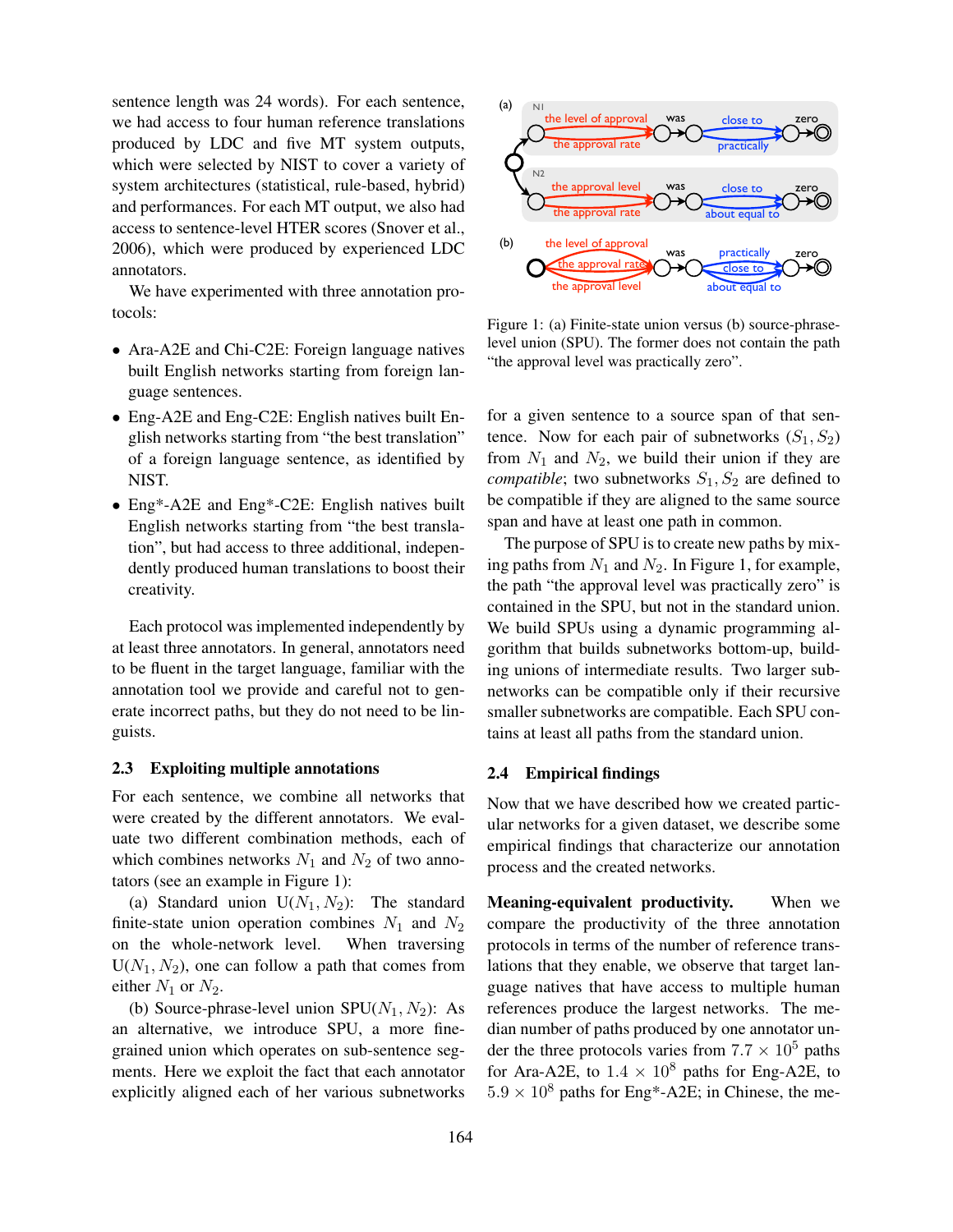dians vary from  $1.0 \times 10^5$  for Chi-C2E, to  $1.7 \times 10^8$ for Eng-C2E, to  $7.8 \times 10^9$  for Eng\*-C2E.

Protocol productivity. When we compare the annotator time required by the three protocols, we find that foreign language natives work faster – they need about 2 hours per sentence – while target language natives need 2.5 hours per sentence. Given that target language natives build significantly larger networks and that bilingual speakers are in shorter supply than monolingual ones, we conclude that using target language annotators is more cost-effective overall.

Exploiting multiple annotations. Overall, the median number of paths produced by a single annotator for A2E is  $1.5 \times 10^6$ , two annotators (randomly picked per sentence) produce a median number of  $4.7 \times 10^7$  (Union), for all annotators together it is  $2.1 \times 10^{10}$  (Union) and  $2.1 \times 10^{11}$  (SPU). For C2E, these numbers are  $5.2 \times 10^6$  (one),  $1.1 \times 10^8$  (two), and  $2.6 \times 10^{10}$  (all, Union) and  $8.5 \times 10^{11}$  (all, SPU).

Number of annotators and annotation time. We compute the minimum number of edits and lengthnormalized distance scores required to rewrite machine and human translations into translations found in the networks produced by one, two, and three annotators. We find that the length-normalized distances do not vary by more than 1% when adding the meaning equivalents produced by a third annotator. We conclude that 2-3 annotators per sentence produce a sufficiently large set of alternative meaning equivalents, which takes 4-7.5 hours. We are currently investigating alternative ways to create networks more efficiently.

Grammaticality. For each of the four human translation references and each of the five machine translation outputs (see Section 2.2), we algorithmically find the closest path in the annotated networks of meaning equivalents (see Section 3). We presented the resulting 1836 closest paths extracted from the networks (2 language pairs  $\times 102$  sentences  $\times 9$  human/machine translations) to three independent English speakers. We asked each English path to be labeled as grammatical, grammatical-but-slightlyodd, or non-grammatical. The metric is harsh: paths such as "he said that withdrawing *US force* without promoting security would be cataclysmic" are judged as non-grammatical by all three judges although a simple rewrite of "force" into "forces" would make this path grammatical. We found that 90% of the paths are judged as grammatical and 96% as grammatical or grammatical-but-slightlyodd, by at least one annotator. We interpret these results as positive: the annotation process leads to some ungrammatical paths being created, but most of the closest paths to human and machine outputs, those that matter from an evaluation perspective, are judged as correct by at least one judge.

Coverage. We found it somewhat disappointing that networks that encode billions of meaningequivalent translations for a given sentence do not contain every independently produced human reference translation. The average length-normalized edit distance (computed as described in Section 3) between an independently produced human reference and the corresponding network is 19% for Arabic-English and 34% for Chinese-English across the entire corpus. Our analysis shows that about half of the edits are explained by several noncontent words ("the", "of", "for", "their", ",") being optional in certain contexts; several "obvious" equivalents not being part of the networks ("that"– "this"; "so"-"accordingly"); and spelling alternatives/errors ("rockstrom"–"rockstroem"). We hypothesize that most of these ommissions/edits can be detected automatically and dealt with in an appropriate fashion. The rest of the edits would require more sophisticated machinery, to figure out, for example, that in a particular context pairs like "with"–"and" or "that"–"therefore" are interchangeable.

Given that Chinese is significantly more underspecified compared to Arabic and English, it is consistent with our intuition to see that the average minimal distance is higher between Chinese-English references and their respective networks (34%) than between Arabic-English references and their respective networks (19%).

# 3 Measuring translation quality with large networks of meaning equivalents

In this section, we present HyTER (Hybrid Translation Edit Rate), a novel metric that makes use of large reference networks.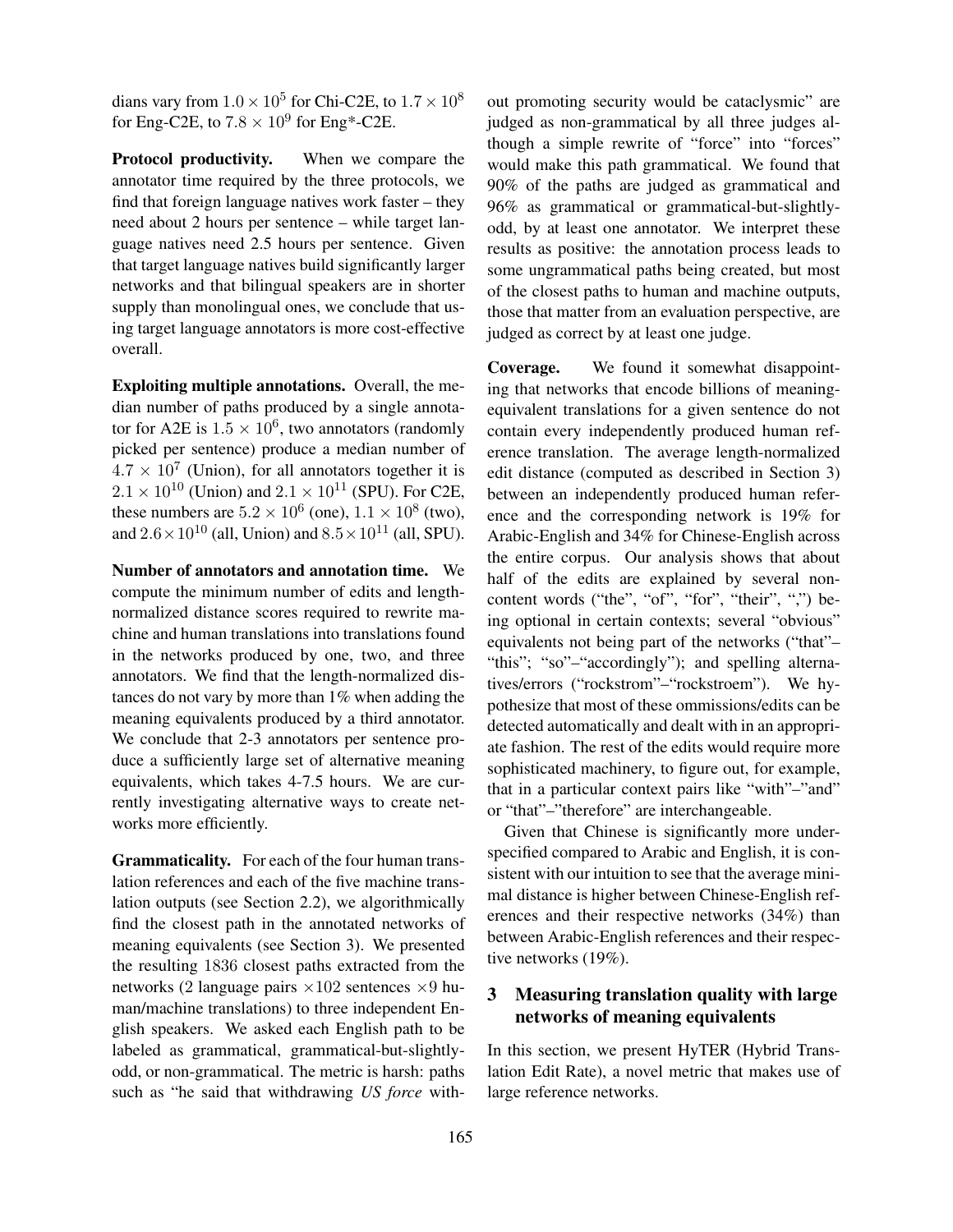

Figure 2: Defining the search space  $H(x, y)$  through (lazy) composition. x is a translation hypothesis *"where train station is"*,  $Y$  contains all correct translations.  $\Pi_x$  may be defined in various ways, here local reordering ( $k = 3$ ) is used.

HyTER is an automatically computed version of HTER (Snover et al., 2006); HyTER computes the minimum number of edits between a translation  $x$ and an exponentially sized reference set  $\mathcal{Y}$ , which is encoded as a Recursive Transition Network (RTN). Perfect translations have a HyTER score of 0.

General Setup. The unnormalized HyTER score is defined as in equation (1) where  $\Pi_x$  is a set of permutations of the hypothesis  $x, d(x, x')$  is the distance between x and a permutation  $x'$ —typically measured as the number of reordering moves between the two—and  $LS(x', y)$  is the standard Levenshtein distance (Levenshtein, 1966) between  $x'$ and y, defined as the minimum number of insertions, deletion, and substitutions. We normalize uhyter by the number of words in the found closest path.

$$
\text{uhyter}(x, \mathcal{Y}) \stackrel{\text{def}}{=} \min_{\substack{x' \in \Pi_x, \\ y \in \mathcal{Y}}} d(x, x') + \text{LS}(x', y) \quad (1)
$$

We treat this minimization problem as graphbased search. The search space over which we minimize is implicitly represented as the Recursive Transition Network H (see equation (2)), where  $\Pi_x$  is encoded as a weighted FSA that represents the set of permutations of  $x$  with their associated distance costs, and LS is the one-state Levenshtein transducer whose output weight for a string pair  $(x,y)$  is the Levenshtein distance between  $x$ , and  $y$ , and the symbol ◦ denotes composition. The model is depicted in Figure 2.

$$
H(x, \mathcal{Y}) \stackrel{\text{def}}{=} \Pi_x \circ LS \circ \mathcal{Y} \tag{2}
$$

**Permutations.** We define an FSA  $\Pi_x$  that allows permutations according to certain constraints. Allowing *all* permutations of the hypothesis x would increase the search space to factorial size and make inference NP-complete (Cormode and Muthukrishnan, 2007). We use local-window constraints (see, e.g., Kanthak et al. (2005)), where words may move within a fixed window of size  $k$ ; these constraints are of size  $O(n)$  with a constant factor k, where n is the length of the translation hypothesis  $x$ .

Lazy Evaluation. For efficiency, we use lazy evaluation when defining the search space  $H(x, y)$ . This means we never explicitly compose  $\Pi_x$ , LS, and  $\mathcal{Y}$ . Parts of the composition that our inference algorithm does not explore are not constructed, saving computation time and memory. Permutation paths in  $\Pi_x$ are constructed on demand. Similarly, the reference set  $Y$  is expanded on demand, and large parts may remain unexpanded.<sup>1</sup>

**Exact Inference.** To compute uhyter $(x, y)$ , we define the composition  $H(x, y)$  and can apply any shortest-path search algorithm (Mohri, 2002). We found that using the  $A^*$  algorithm (Hart et al., 1972) was the most efficient; we devised an A\* heuristic similar to Karakos et al. (2008).

Runtime. Computing the HyTER score takes 30 ms per sentence on networks by single annotators (combined all-annotator networks: 285 ms) if no

<sup>&</sup>lt;sup>1</sup>These on-demand operations are supported by the OpenFst library (Allauzen et al., 2007); specifically, to expand the RTNs into FSAs we use the Replace operation.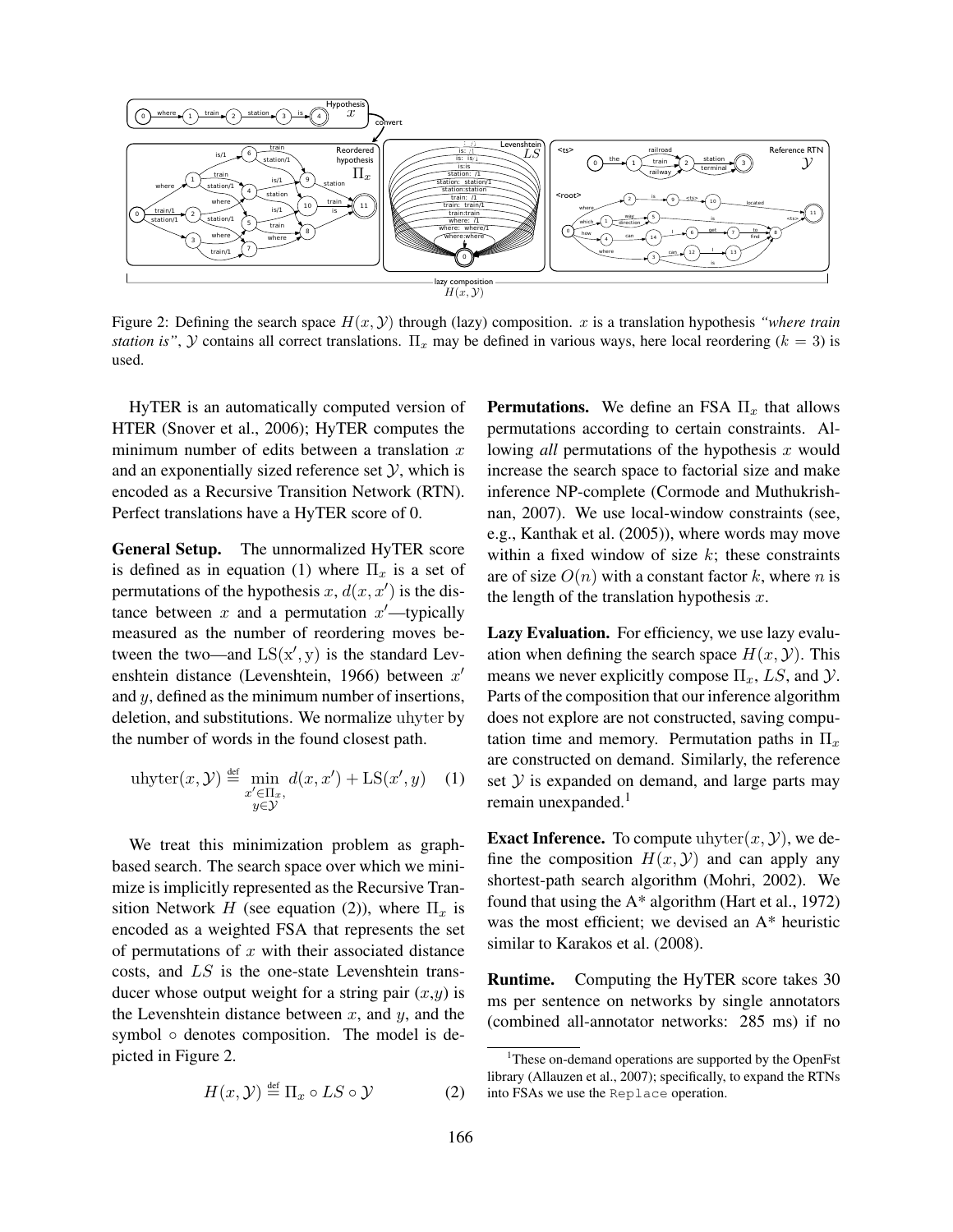|                           | Arabic-English |              |                   | Chinese-English |              |       |  |
|---------------------------|----------------|--------------|-------------------|-----------------|--------------|-------|--|
| Metric                    | Human mean     | Machine mean | 'n<br>m/          | Human mean      | Machine mean | m/h   |  |
| $[100-0]$ -BLEU, 1 ref    | 59.90          | 69.14        | $\overline{1.15}$ | 71.86           | 84.34        | 1.17  |  |
| $[100-0]$ -BLEU, 3 refs   | 41.49          | 57.44        | 1.38              | 54.25           | 75.22        | 1.39  |  |
| $[100-0]$ -Meteor, 1 ref  | 60.13          | 65.70        | 1.09              | 66.81           | 73.66        | 1.10  |  |
| $[100-0]$ -Meteor, 3 refs | 55.98          | 62.91        | 1.12              | 62.95           | 70.68        | 1.12  |  |
| $[100-0]$ -TERp, 1 ref    | 35.87          | 46.48        | 1.30              | 53.58           | 71.70        | 1.34  |  |
| $[100-0]$ -TERp, 3 refs   | 27.08          | 39.52        | 1.46              | 41.79           | 60.61        | 1.45  |  |
| <b>HyTER U</b>            | 18.42          | 34.94        | 1.90              | 27.98           | 52.08        | 1.86  |  |
| <b>HyTER SPU</b>          | 17.85          | 34.39        | 1.93              | 27.57           | 51.73        | 1.88  |  |
| $[100-0]$ -Likert         | 5.26           | 50.37        | 9.57              | 4.35            | 48.37        | 11.12 |  |

Table 2: Scores assigned to human versus machine translations, under various metrics. Each score is normalized to range from 100 (worst) to 0 (perfect translation).

reordering is used. These numbers increase to 143 ms (1.5 secs) for local reordering with window size 3, and 533 ms (8 secs) for window size 5. Many speedups for computing the score with reorderings are possible, but we will see below that using reordering does not give consistent improvements (Table 3).

Output. As a by-product of computing the HyTER score, one can obtain the closest path itself, for error analysis. It can be useful to separately count the numbers of insertions, deletions, etc., and inspect the types of error. For example, one may find that a particular system output tends to be missing the finite verb of the sentence or that certain word choices were incorrect.

# 4 Using meaning-equivalent networks for machine translation evaluation

We now present experiments designed to measure how well HyTER performs, compared to other evaluation metrics. For these experiments, we sample 82 of the 102 available sentences; 20 sentences are held out for future use in optimizing our metric.

## 4.1 Differentiating human from machine translation outputs

We score the set of human translations and machine translations separately, using several popular metrics, with the goal of determining which metric performs better at separating machine translations from human translations. To ease comparisons across different metrics, we normalize all scores to a number between 0 (best) and 100 (worst). Table 2 shows the normalized mean scores for the machine translations and human translations under multiple automatic and one human evaluation metric (Likert). The quotient of interest,  $m/h$ , is the mean score for machine translations divided by the mean score for the human translations: the higher this number, the better a metric separates machine from human produced outputs.

Under HyTER, m/h is about 1.9, which shows that the HyTER scores for machine translations are, on average, almost twice as high as for human translations. Under Likert – a score assigned by human annotators who compare pairs of sentences at a time–, the quotient is higher, suggesting that human raters make stronger distinctions between human and machine translations. The quotient is lower under the automatic metrics Meteor (Version 1.3, (Denkowski and Lavie, 2011)), BLEU and TERp (Snover et al., 2009). These results show that HyTER separates machine from human translations better than alternative metrics.

## 4.2 Ranking MT systems by quality

We rank the five machine translation systems according to several widely used metrics (see Figure 3). Our results show that BLEU, Meteor and TERp do not rank the systems in the same way as HTER and humans do, while the HyTER metric yields the correct ranking. Also, separation between the quality of the five systems is higher under HyTER, HTER, and Likert than under alternative metrics.

## 4.3 Correlations with HTER

We know that current metrics (e.g., BLEU, Meteor, TER) correlate well with HTER and human judg-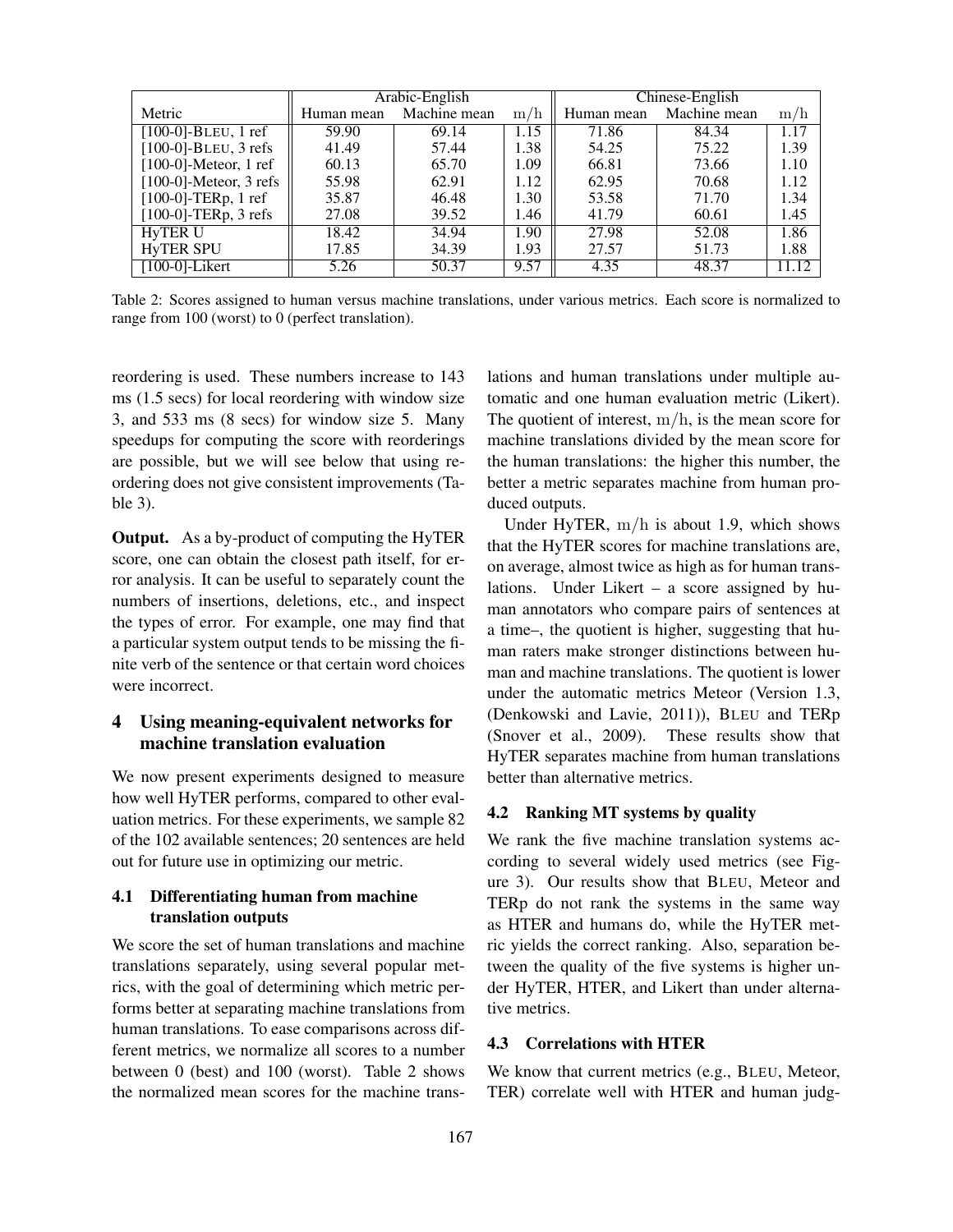| Arabic-English |                    |          |          |               |        |                   |                    |                 |                    |
|----------------|--------------------|----------|----------|---------------|--------|-------------------|--------------------|-----------------|--------------------|
| <b>Size</b>    | $\parallel$ Likert | Meteor 1 | Meteor 4 | <b>BLEU 1</b> | BLEU 4 | TER <sub>p1</sub> | TER <sub>p</sub> 4 | HyTER U(r5)     | $HvTER$ SPU $(r5)$ |
|                | .653               | .529     | .541     | .512          | .675   | .452              | .547               | .643(.661)      | .647(.655)         |
| 2              | .645               | .614     | .636     | .544          | .706   | .599              | .649               | .733(.741)      | .735(.732)         |
| $\overline{4}$ | .739               | .782     | .804     | .710          | .803   | .782              | .803               | $.827$ $(.840)$ | .831(.838)         |
| 8              | .741               | .809     | .822     | .757          | .818   | .796              | .833               | .827(.828)      | .830(.825)         |
| 16             | .868               | .840     | .885     | .815          | .887   | .824              | .862               | $.888$ $(.890)$ | .893(.894)         |
| 32             | .938               | .945     | .957     | .920          | .948   | .930              | .947               | .938(.935)      | .940(0.936)        |
| 64             | .970               | .973     | .979     | .964          | .973   | .966              | .968               | .964(.960)      | .966(.961)         |
|                | Chinese-English    |          |          |               |        |                   |                    |                 |                    |
|                |                    |          |          |               |        |                   |                    |                 |                    |
| <b>Size</b>    | Likert             | Meteor 1 | Meteor 4 | <b>BLEU 1</b> | BLEU 4 | TER <sub>p1</sub> | TERp 4             | HyTER U(r5)     | $HvTER$ SPU $(r5)$ |
|                | .713               | .495     | .557     | .464          | .608   | .569              | .594               | .708(.721)      | .668(.681)         |
| 2              | .706               | .623     | .673     | .569          | .655   | .639              | .651               | .713(.716)      | .702(.701)         |
| $\overline{4}$ | .800               | .628     | .750     | .593          | .734   | .651              | .726               | .822(.825)      | .820(.814)         |
| 8              | .810               | .745     | .778     | .783          | .808   | .754              | .754               | .852(.856)      | .854(.845)         |
| 16             | .881               | .821     | .887     | .811          | .884   | .826              | .844               | .912(.914)      | .914(.908)         |
| 32             | .915               | .873     | .918     | .911          | .930   | .851              | .911               | .943(.942)      | .941(.937)         |

Table 3: Document-level correlations of various scores to HTER. Meteor, BLEU and TERp are shown with 1 and 4 references each, HyTER is shown with the two combination methods (U and SPU), and with reordering (r5).



Figure 3: Five MT systems (Chinese-English), scored by 8 different metrics. The x-axis shows the five systems, the y-axis shows the [100-0] normalized scores, with 0 corresponding to a perfect translation. (Note that the scale is similar in all eight graphs.) HTER and HyTER show a similar pattern and similar ranking of the systems.

ments on large test corpora (Papineni et al., 2002; Snover et al., 2006; Lavie and Denkowski, 2009). We believe, however, that the field of MT will be better served if researchers have access to metrics that provide high correlation at the sentence level as well. To this end, we estimate how well various metrics correlate with the Human TER (HTER) metric for corpora of increasingly larger sizes.

Table 3 shows Pearson correlations between HTER and various metrics for scoring documents of size  $s = 1, 2, 4, \ldots$ , and 64 sentences. To get more reliable results, we create 50 documents per size s, where each document is created by selecting s sentences at random from the available 82 sentences. For each document, there are 5 translations from different systems, so we have 250 translated documents per size. For each language and size, we score the 250 documents under HTER and the other metrics and report the Pearson correlation. Our results show that for large documents, all metrics correlate well with HTER. However, as the sizes of the documents decrease, and especially at the sentence level, HyTER provides especially high correlation with HTER as compared to the other metrics. As a side note, we can see that using reordering when computing the HyTER score does not give consistently better results – see the (r5) numbers, which searched over hypothesis permutations within a local window of size 5; this shows that most reorderings are already captured in the networks. In all experiments, we use BLEU with plus-one smoothing (Lin and Och, 2004).

# 5 Using meaning-equivalent networks for human translation evaluation

In this section, we present a use case for the HyTER metric outside of machine translation.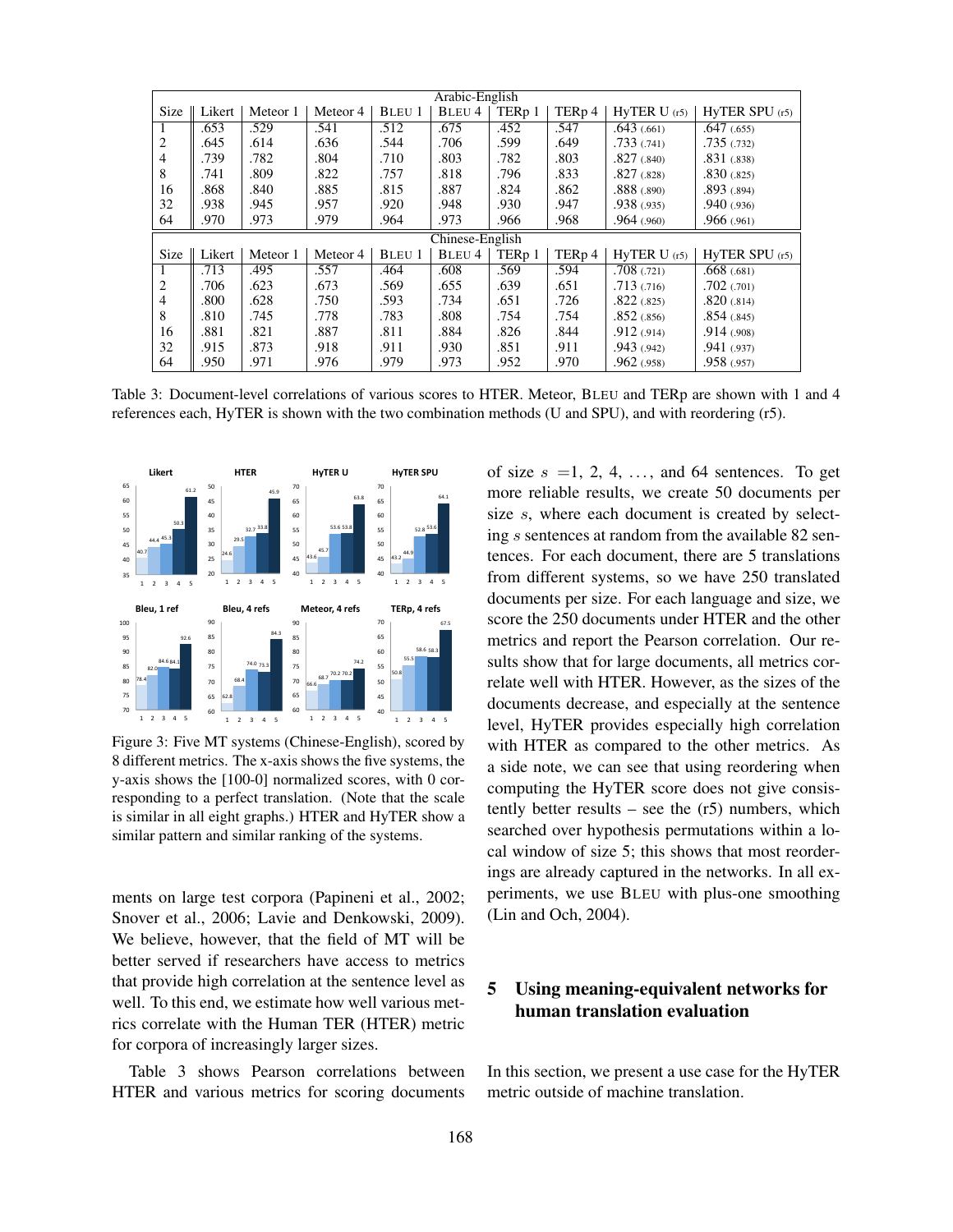### 5.1 Setup and problem

Language Testing units assess the translation proficiency of thousands of applicants interested in performing language translation work for the US Government. Job candidates typically take a written test in which they are asked to translate four passages (i.e., paragraphs) of increasing difficulty into English. The passages are at difficulty levels 2, 2+, 3, and 4 on the Interagency Language Roundable (ILR) scale.<sup>2</sup> The translations produced by each candidate are manually reviewed to identify mistranslation, word choice, omission, addition, spelling, grammar, register/tone, and meaning distortion errors. Each passage is then assigned one of five labels: Successfully Matches the definition of a successful translation (SM); Mostly Matches the definition (MM); Intermittently Matches (IM); Hardly Matches (HM); Not Translated (NT) for anything where less than 50% of a passage is translated.

We have access to a set of more than 100 rules that agencies practically use to assign each candidate an ILR translation proficiency level: 0, 0+, 1, 1+, 2, 2+, 3, and 3+. For example, a candidate who produces passages labeled as SM, SM, MM, IM for difficulty levels 2, 2+, 3, and 4, respectively, is assigned an ILR level of 2+.

We investigate whether the assessment process described above can be automated. To this end, we obtained the exam results of 195 candidates, where each exam result consists of three passages translated into English by a candidate, as well as the manual rating for each passage translation (i.e., the gold labels SM, MM, IM, HM, or NT). 49 exam results are from a Chinese exam, 71 from a Russian exam and 75 from a Spanish exam. The three passages in each exam are of difficulty levels 2, 2+, and 3; level 4 is not available in our data set. In each exam result, the translations produced by each candidate are sentence-aligned to their respective foreign sentences. We applied the passage-to-ILR mapping rules described above to automatically create a gold overall ILR assessment for each exam submission. Since the languages used here have only 3 passages each, some rules map to several different ILR ratings. Table 4 shows the label distribution at the

| Lang. $\vert 0 \vert$ |     | $0+$ |      | $1+$ 1                     |      | $2+$ |      | $3+$ |
|-----------------------|-----|------|------|----------------------------|------|------|------|------|
| Chi.                  | 0.0 | 8.2  |      | 40.8 65.3 59.2 10.2        |      |      | 4.1  | 0.0  |
| Rus.                  | 0.0 | 2.8  |      | $12.7$ 42.3 60.6 46.5 25.4 |      |      |      | 5.6  |
| Spa.                  | 0.0 | 1.3  |      | 33.3 66.7 88.0 24.0        |      |      | 4.0  | 0.0  |
| All                   | 0.0 | 3.6  | 27.7 | 57.4                       | 70.8 | 28.7 | 11.8 | 2.1  |

Table 4: Percentage of exams with ILR levels  $0, 0+, \ldots$ , 3+ as gold labels. Multiple levels per exam possible.

ILR assessment level across all languages.

#### 5.2 Experiments

We automatically assess the proficiency of candidates who take a translation exam. We treat this as a classification task where, for each translation of the three passages, we predict the three passage assessment labels as well as one overall ILR rating.

In support of our goal, we asked annotators to create an English HyTER network for each foreign sentence in the exams. These HyTER networks then serve as English references for the candidate translations. The median number of paths in these HyTER networks is  $1.6 \times 10^6$  paths/network.

In training, we observe a set of submitted exam translations, each of which is annotated with three passage-level ratings and one overall ILR rating. We develop features (Section 5.3) that describe each passage translation in its relation to the HyTER networks for the passage. We then train a classifier to predict passage-level ratings given the passage-level features that describe the candidate translation. As classifier, we use a multi-class support-vector machine (SVM, Krammer and Singer (2001)). In decoding, we observe a set of exams without their ratings, derive the features and use the trained SVM to predict ratings of the passage translations. We then derive an overall ILR rating based on the predicted passage-level ratings. Since our dataset is small we run 10-fold cross-validation.

## 5.3 Features

We define features describing a candidate's translation with respect to the corresponding HyTER reference networks. Each of the feature values is computed based on a passage translation as a whole, rather than sentence-by-sentence. As features, we use the HyTER score, as well as the number of insertions, deletions, substitutions, and insertions-ordeletions. We use these numbers normalized by the

 $2$ See http://www.govtilr.org/skills/ AdoptedILRTranslationGuidelines.htm.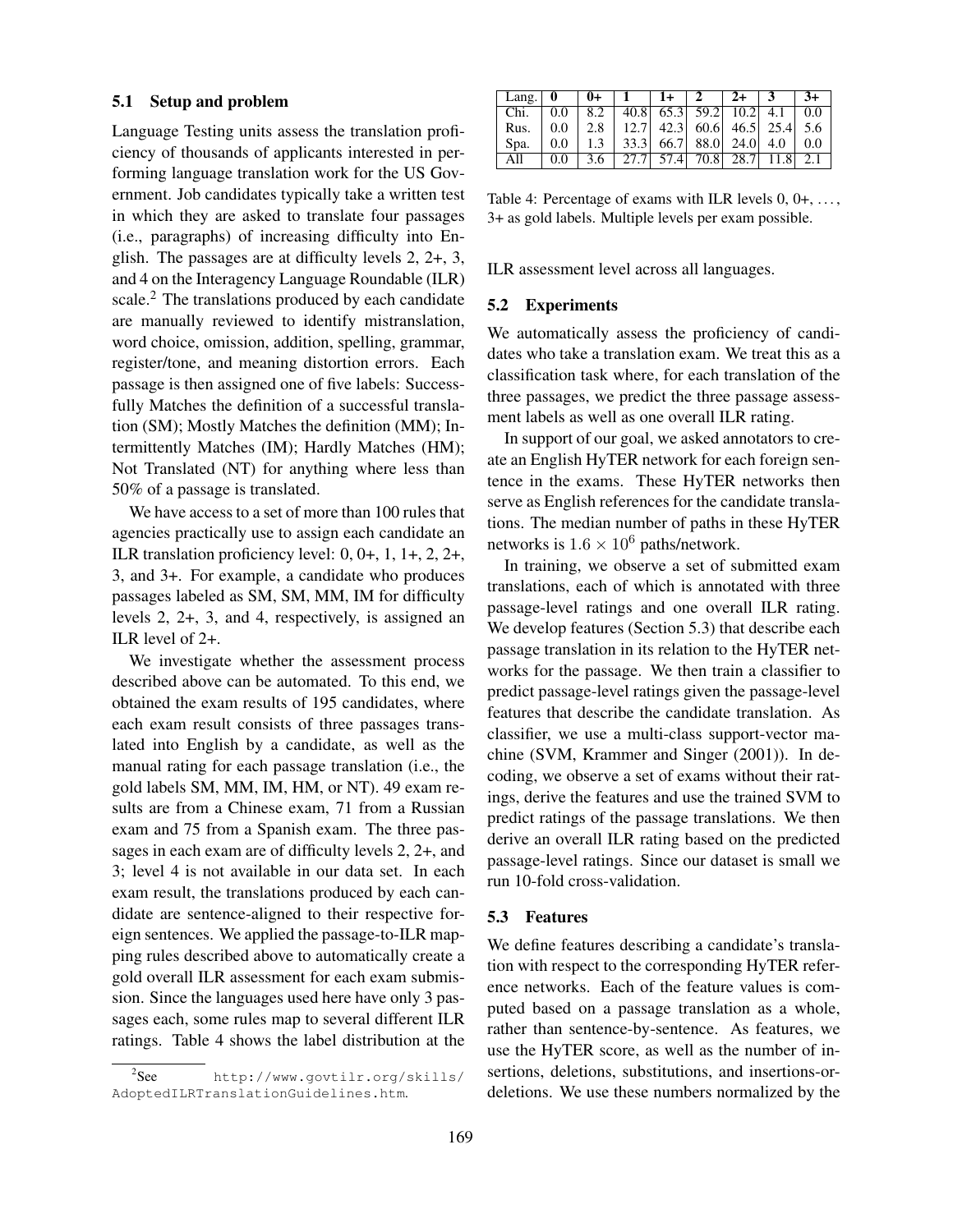| Level       | Measure   | <b>Baseline</b> | HyTER-enabled |
|-------------|-----------|-----------------|---------------|
| A 11        | Accuracy  | 72.31           | 90.77         |
|             | Precision | 85.62           | 82.11         |
| 2 or better | Recall    | 84.93           | 98.63         |
|             |           | 85.27           | 89.62         |

Table 5: Predicting final ILR ratings for candidate exams.

length of the passage, as well as unnormalized. We also use *n*-gram precisions (for  $n=1, \ldots, 20$ ) as features.

#### 5.4 Results

We report the accuracy on predicting the overall ILR rating of the 195 exams (Table 5). The results in *2 or better* show how well we predict a performance level of 2, 2+, 3 or 3+. It is important to retrieve such relatively good exams with high recall, so that a manual review QA process can confirm the choices while avoid discarding qualified candidates. The results show that high recall is reached while preserving good precision. Since we have several possible gold labels per exam, precision and recall are computed similar to precision and recall in the NLP task of word alignment.  $F_1(P, R) = \frac{2PR}{P+R}$  is the harmonic mean of precision and recall. The row *All* shows the accuracy in predicting ILR performance labels overall. As a baseline method we assign the most frequent label per language; these are 1+ for Chinese, and 2 for Russian and Spanish. The results in Table 5 strongly suggest that the process of assigning a proficiency level to human translators can be automated.

### 6 Discussion

We have introduced an annotation tool and process that can be used to create meaning-equivalent networks that encode an exponential number of translations for a given sentence. We have shown that these networks can be used as foundation for developing improved machine translation evaluation metrics and automating the evaluation of human translation proficiency. We plan to release the OpenMT HyTER networks to the community after the 2012 NIST Open MT evaluation. We believe that our meaning-equivalent networks can be used to support interesting research programs in semantics, paraphrase generation, natural language understanding,

generation, and machine translation.

## Acknowledgments

We thank our colleagues and the anonymous reviewers for their valuable feedback. This work was partially sponsored by DARPA contract HR0011-11- C-0150 and TSWG contract N41756-08-C-3020 to Language Weaver Inc.

### References

- C. Allauzen, M. Riley, J. Schalkwyk, W. Skut, and M. Mohri. 2007. OpenFst: a general and efficient weighted finite-state transducer library. In *Proceedings of the 12th international conference on Implementation and application of automata*, page 1123.
- O. Bojar, M. Ercegovčević, M. Popel, and O. Zaidan. 2011. A grain of salt for the wmt manual evaluation. In *Proceedings of the Sixth Workshop on Statistical Machine Translation*, pages 1–11, Edinburgh, Scotland, July. Association for Computational Linguistics.
- C. Callison-Burch, Ph. Koehn, Ch. Monz, and O. Zaidan. 2011. Findings of the 2011 workshop on statistical machine translation. In *Proceedings of the Sixth Workshop on Statistical Machine Translation*, pages 22–64, Edinburgh, Scotland, July. Association for Computational Linguistics.
- G. Cormode and S. Muthukrishnan. 2007. The string edit distance matching problem with moves. *ACM Transactions on Algorithms (TALG)*, 3(1):1–19.
- M. Denkowski and A. Lavie. 2011. Meteor 1.3: Automatic Metric for Reliable Optimization and Evaluation of Machine Translation Systems. In *Proceedings of the EMNLP 2011 Workshop on Statistical Machine Translation*.
- Q. Gao, N. Bach, S. Vogel, B. Chen, G. Foster, R. Kuhn, C. Callison-Burch, P. Koehn, C. Monz, K. Peterson, et al., 2010. *Proceedings of the Joint Fifth Workshop on Statistical Machine Translation and Metrics (MATR)*, pages 121–126.
- P.E. Hart, N.J. Nilsson, and B. Raphael. 1972. Correction to "A formal basis for the heuristic determination of minimum cost paths". *ACM SIGART Bulletin*, pages 28–29, December. ACM ID: 1056779.
- S. Kanthak, D. Vilar, E. Matusov, R. Zens, and H. Ney. 2005. Novel reordering approaches in phrase-based statistical machine translation. In *Proceedings of the ACL Workshop on Building and Using Parallel Texts*, pages 167–174.
- D. Karakos, J. Eisner, S. Khudanpur, and M. Dreyer. 2008. Machine translation system combination using